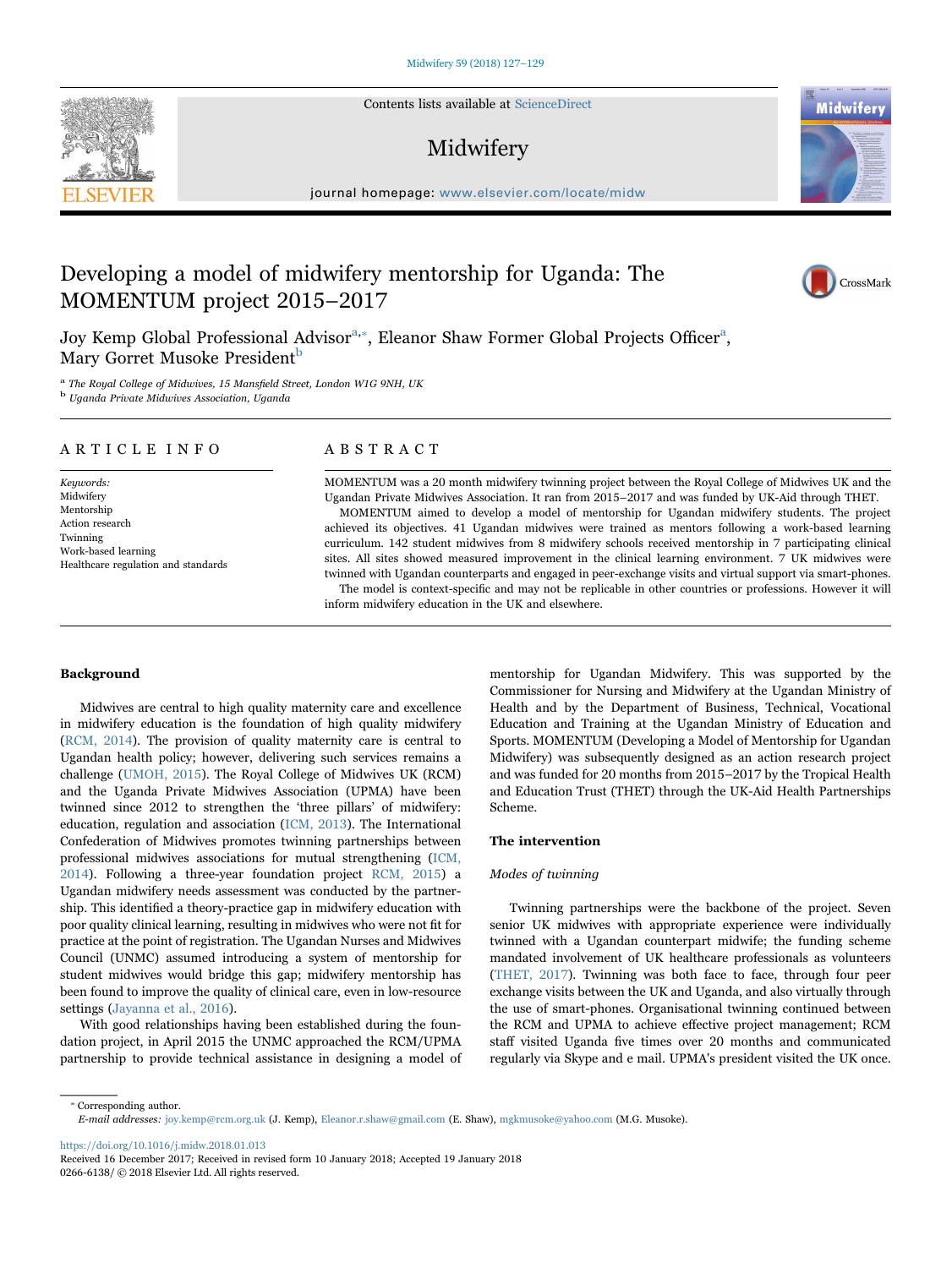#### Action research cycles

The project had three separate but related work-streams:

- 1. Developing a national standard for mentorship in partnership with the Ugandan Nurses and Midwives Council
- 2. Developing a work-based learning module to train midwives as mentors
- 3. Improving the clinical learning environment in which student midwives undertook placements.

MOMENTUM was assessed against relevant ethical frameworks ([CHOP, 2015; Baily et al., 2006](#page-2-7)) and was found to fit with quality improvement methodology. Ethical approval for supplementary qualitative research was obtained from the Uganda National Council for Science and Technology.

The seven twinned pairs of midwives worked through cycles of observation, planning, action and reflection. Workshops were held at the beginning and end of each cycle, allowing participants to reflect on progress and validate emerging elements of the model. Each element was tested in practice and adapted as necessary. Forty one mentors were trained using the work-based learning module and 142 students from eight different midwifery schools were mentored in the seven project pilot sites. Four peer-exchange visits were critical in understanding systems and developing a locally appropriate model. [Zuber-](#page-2-8)[Skerrit \(2012\)](#page-2-8) suggests that action research is an appropriate methodology to develop sustainable solutions to complex organisational and professional problems.

Existing Ugandan maternity care provision was mapped against the [Lancet's \(2014\)](#page-2-9) Framework for Quality Maternal and Newborn Care; this showed that maternity care was designed around the needs of the service rather than around women's needs. Student midwives in this system were trained to be malleable rather than competent.

## The MOMENTUM model of midwifery mentorship

The MOMENTUM model provides a complete picture of the factors influencing Ugandan midwifery students' competence and a suite of interventions to improve clinical learning ([Fig. 1\)](#page-1-0). It suggests that to produce newly qualified midwives competent to provide quality midwifery care within the Ugandan context, the following interventions are required:

<span id="page-1-0"></span>

- teaching and assessment tools optimised to develop and assess students' clinical competence
- sufficient midwives trained as mentors through a work-based learning (WBL) approach
- clinical learning environments optimised to support students' learning
- standards for mentorship approved by the Ugandan Nurses and Midwives Council
- midwifery schools prepared to engage with mentorship
- student midwives willing to be mentored

The model also identifies the wider context necessary to support the above interventions, including:

- a national midwifery workforce plan to achieve the minimum number of midwife mentors
- an effective and sustainable supply of equipment for clinical sites
- support from the wider stakeholder network, including the Ministries of Health and Education and Sports, and professional associations

#### Successes and challenges

MOMENTUM achieved its stated objectives. A draft national standard for mentorship was developed by the Ugandan Nurses and Midwives Council and is awaiting validation. When measured at the mid and end-point evaluations ([RCM, 2016; Adhikari and Nsubuga,](#page-2-10) [2017\)](#page-2-10), participating mentors and midwifery students demonstrated significant improvements in knowledge, skills and attitudes. All participating clinical pilot sites also showed improved audit scores. Additional qualitative data ([UPMA, 2017](#page-2-11)) showed that participants perceived being involved in mentorship had improved their confidence and competence to provide quality midwifery care.

MOMENTUM identified that assessment of students' clinical skills does not currently take place in practice by midwives but in a skills laboratory by tutors. Mentors do not assess, pass or fail students; therefore failure to fail students remains a concern. Staff sickness/ changes, the supply of students to clinical sites, strikes, curriculum changes and the presence of individually arranged placements, bringing students with inconsistent paperwork to clinical sites, all presented challenges.

### Sustainability and scale-up

Planning for sustainability underpinned MOMENTUM from the beginning. The aim was to create a model of mentorship with local ownership, informed by and suitable to the Ugandan midwifery context, which would continue to be used and implemented after project funding had ceased. Developing strong and wide partnerships with stakeholders was key to sustainability. As the African proverb says: 'If you want to go fast, go alone; if you want to go far, go together'.

Evidence from this project suggests that every student midwife in Uganda would benefit from a named, trained mentor who is able to assess students' competence in practice. Furthermore, midwives' competence and confidence would improve by training and working as a mentor; this would improve the quality of care for women thus potentially reducing maternal and newborn morbidity and mortality. To scale up MOMENTUM the national standards for midwifery mentorship must be validated, approved and made accessible as soon as possible. Trained mentors must be retained in their midwifery roles and more mentors trained. In time, mentorship should be included in the pre-registration midwifery curriculum and should feature in Fig. 1. The MOMENTUM model of midwifery mentorship. mandatory continuing professional development for midwives.